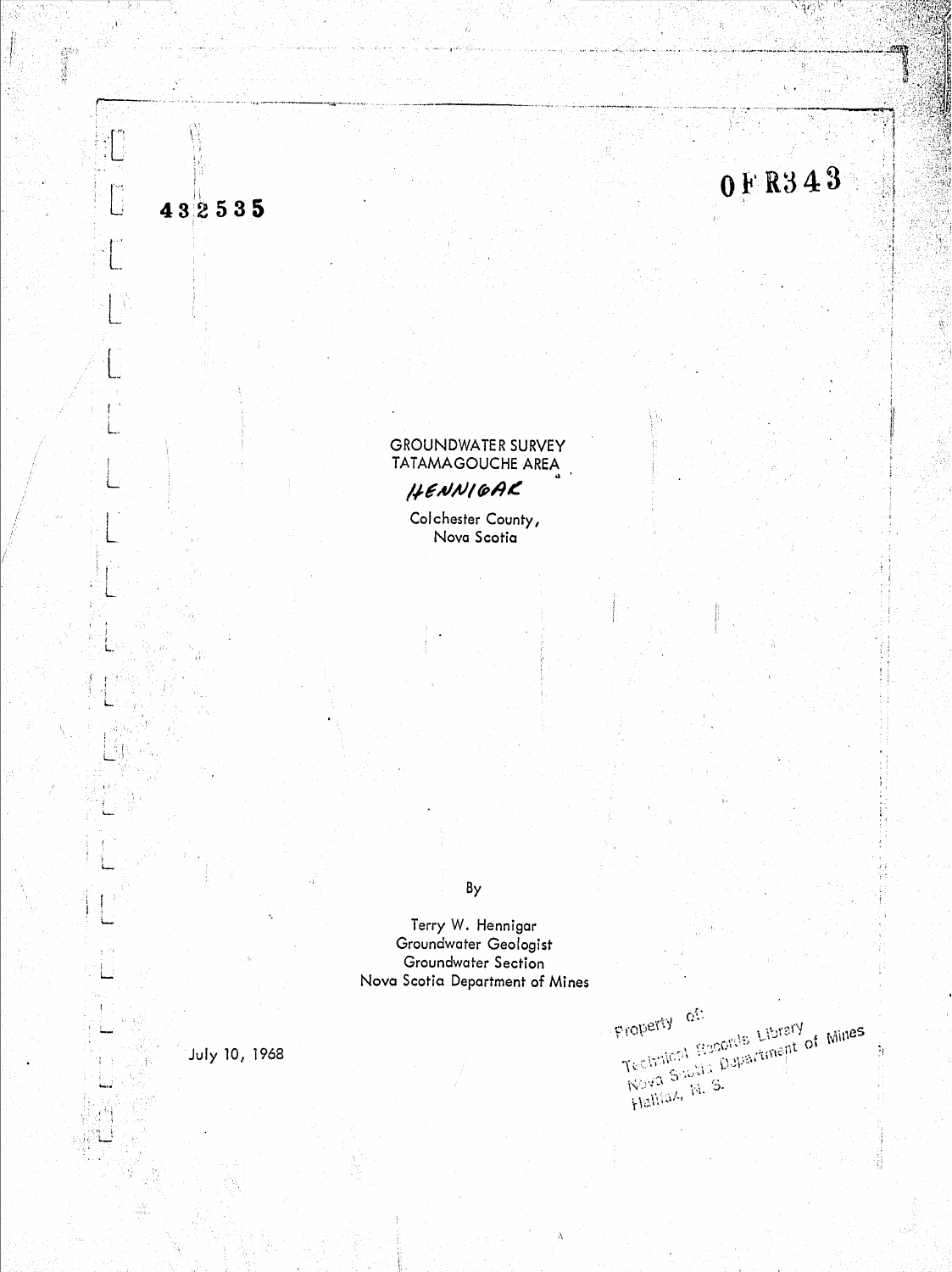# **CONTENTS**

Page

|                                 | ı                                                 |
|---------------------------------|---------------------------------------------------|
|                                 |                                                   |
|                                 | 2                                                 |
|                                 | 3<br>3<br>4<br>$\overline{\mathcal{A}}$<br>5<br>6 |
|                                 | 6                                                 |
|                                 | 6<br>7<br>7<br>8                                  |
|                                 | 8                                                 |
|                                 | δ<br>9<br>10<br>10                                |
|                                 | 11                                                |
|                                 | 11<br>11                                          |
| RECOMMENDATIONS AND CONCLUSIONS | 13                                                |
|                                 | 14                                                |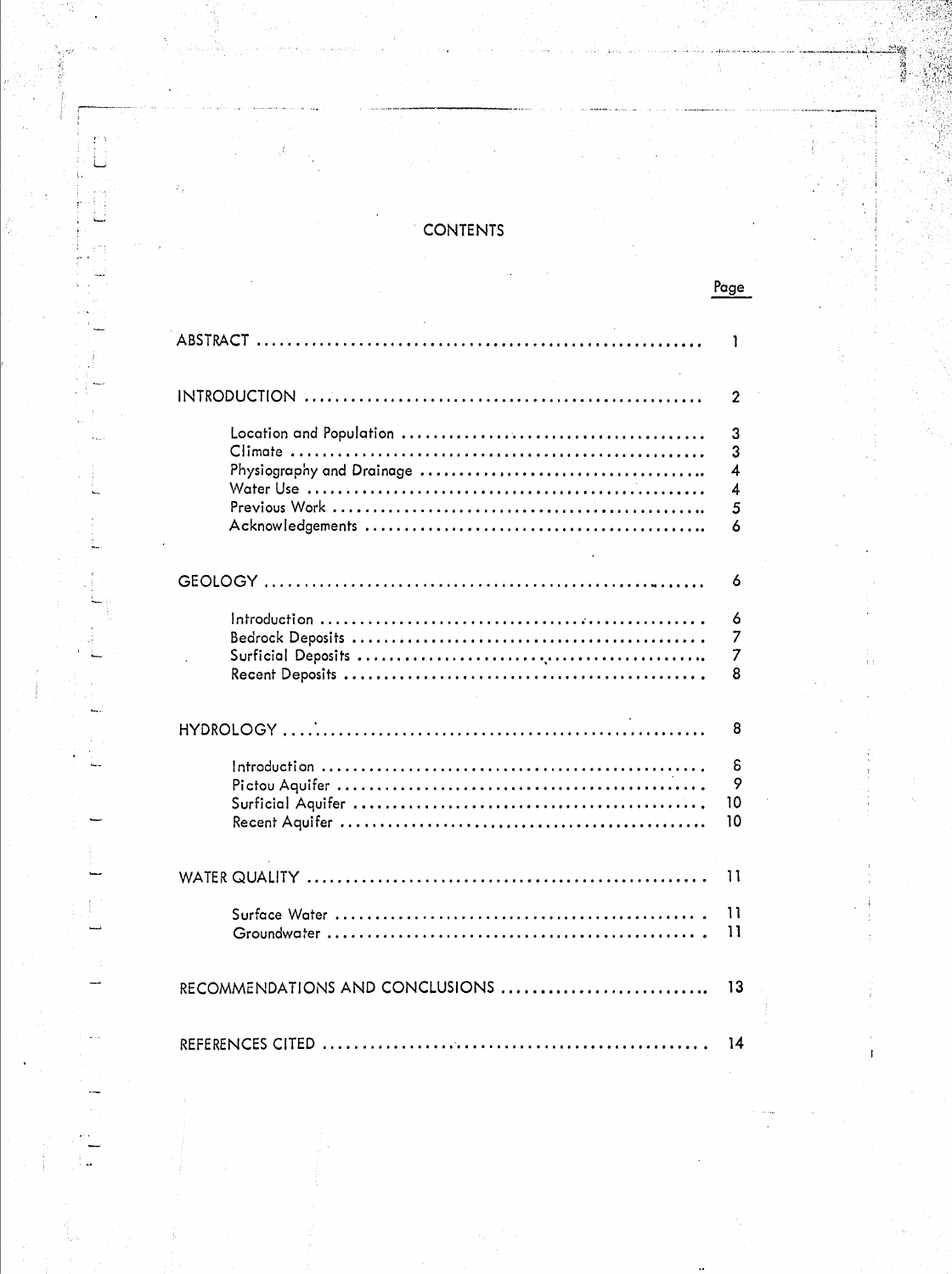# ABSTRACT

This report presents information on the nature and occurrence of groundwater in the Tatamagouche area, Colchester County, Nova Scotia. It is part of a feasibility study, requested by A.R.D.A., to determine the most suitable water source for the village of Tatamagouche. Field investigation carried out for this report reveals that the geology of that area is unsuitable to supply the quality and quantity of groundwater required in the village.

Field exploration was confined to the bedrock and surficial deposits within a three mile radius of the village. It was found that both of these deposits allow the transmittance of water into drilled wells in quantities only large enough to supply individual household demands. Chemical analyses of water samples collected from the bedrock test holes and some of the existing wells in the village reveal the presence of two highly undesirable constituents: colloidal clay materials and sodium chloride.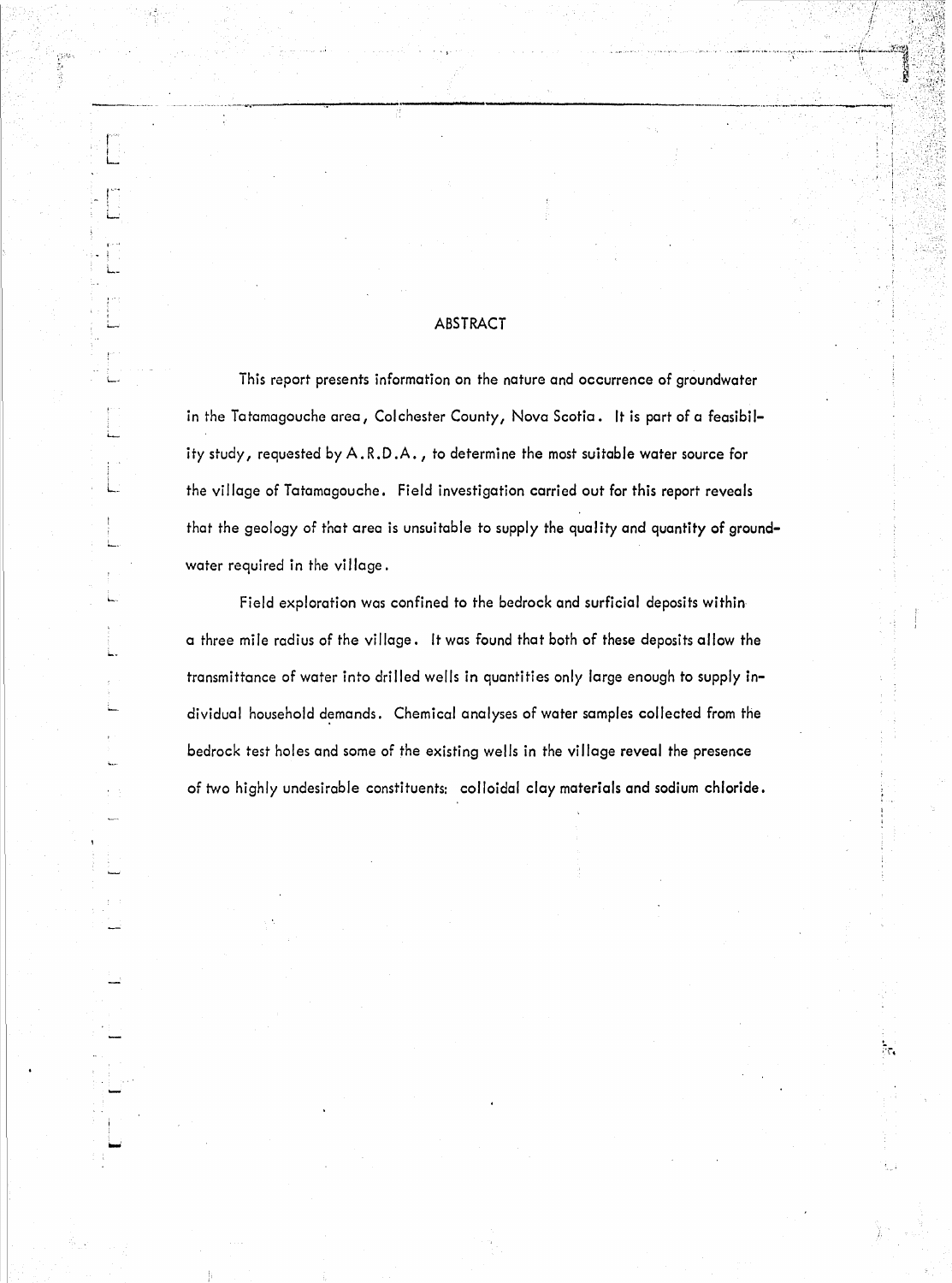# **INTRODUCTION**

 $\frac{1}{4}$ 

解释

A groundwater survey was carried out in the Tatamagouche area, Colchester County, Nova Scotia, in May 1968, at the request of the Nova Scotia Directorate of A.R.D.A.

This survey was undertaken to determine the feasibility of obtaining groundwater within about a three mile radius of Tatamagouche. The primary need for groundwater is to satisfy the water requirements of the domestic and commercial demands in that area, as the present supply is regarded inadequate for future growth. In the past, water from many wells in the Tatamagouche area has been found to be unsuitable for both domestic and commercial purposes. The groundwater potential, however, has never been studied in detail in the past.

The village obtains its water supply mainly from drilled wells. Dug wells have little importance as domestic supplies on account of the heavy clay content of the surficial deposits.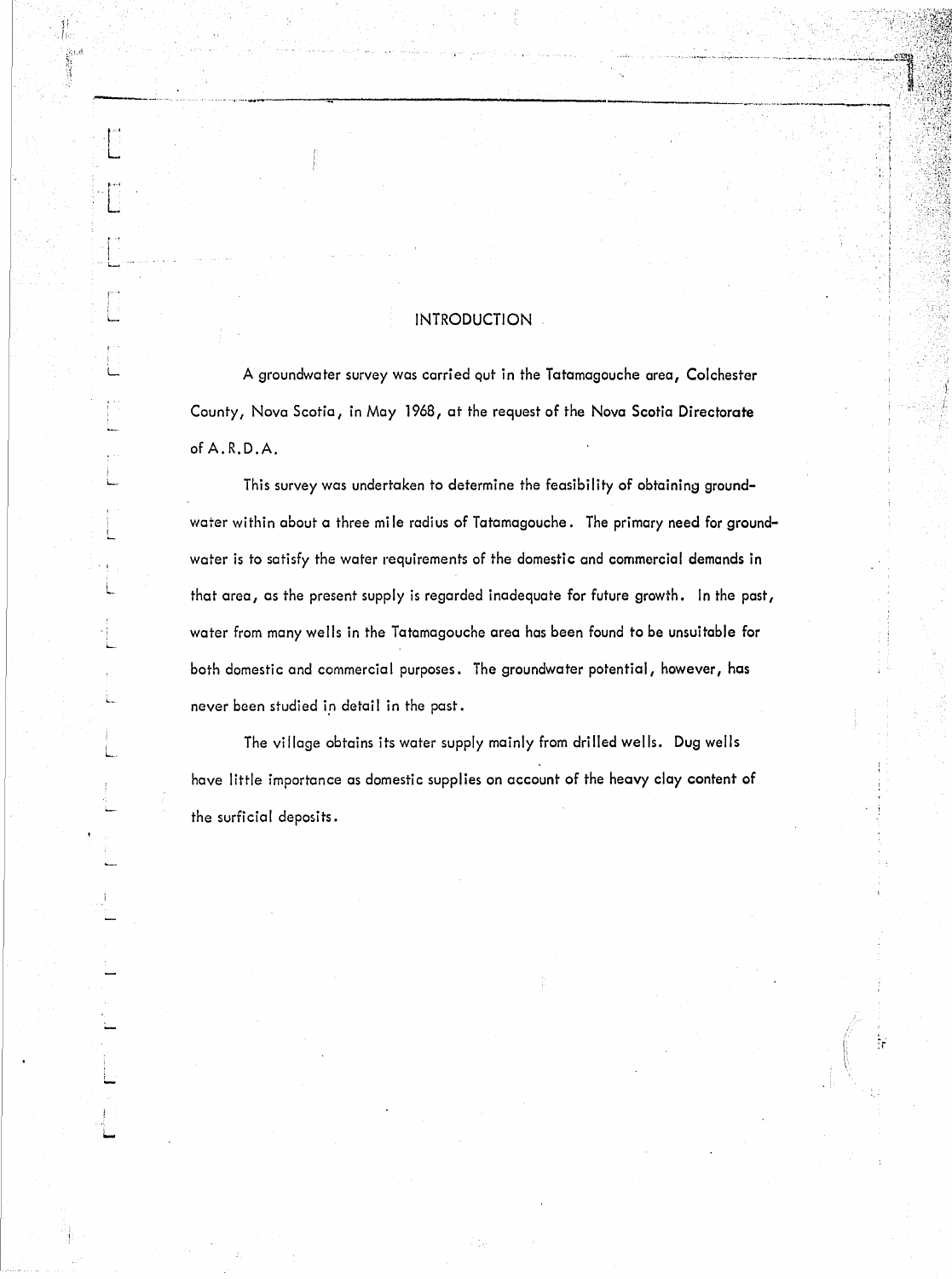#### Location and Population

The village of Tatamagouche is located approximately 30 miles north of Truro' on route 6 and lies on the south shore of the Northumberland Strait (see location map, Fig. 1). Another map, scale 1:50,000, showing test hole locations and water sample locations is included (Fig. 2). The study area is included in the north east portion of the west topographic map of Tatamagouche map sheet 11 E 11.

\_.\_-.--.:r-'''~r.''..,~--....---------------------.\_--\_.+\_.~-

3

Census figures for the vi lIage of Tatamagouche showed a population of 627 in 1951, 529 in 1956 and 581 people in 1961 (Dominion Bureau of Statistics).

#### **Climate**

The mean annual precipitation is about 43.5 inches, which is the mean value for Truro, Debert, and Nappan based on 20 - 30 years of precipitation data. The mean precipitation from May to September determined from the above stations, is about 17.0 inches..

Evapotranspiration exceeds precipitation during some months of summer. Therefore during these periods water is withdrawn from the soil moisture storage in the area.

In general, the climate of the Tatamagouche area and Colchester County corresponds closely to that of the other northern counties of the province such as Cumberland and Pictou which together comprise a 'climate region within the Maritime Provinces. This climate is described in general terms as humid and temperate.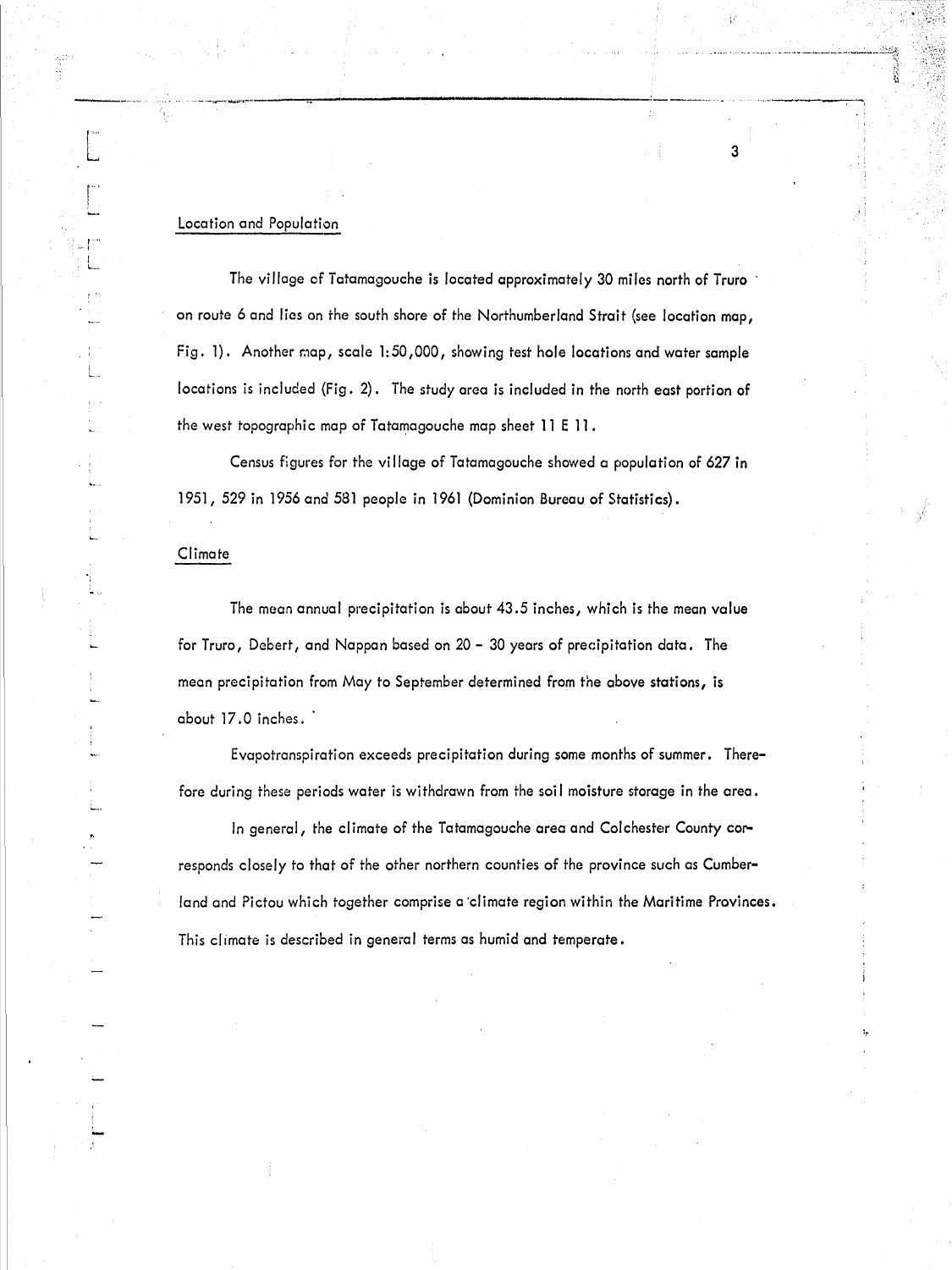# . Physiography and Drainage

f i L....

.'. i L

. ..1

The Tatamagouche area is part of the Nova Scotia Lowlands. It is bordered on the north by Tatamagouche Bay, a part of the Northumberland Strait. On the west it is bordered by the French River and its estuary, while the Tatamagouche River and its estuary mark the boundary to the east. The map area varies in altitude from sea level in the north part of the village up to about 150 feet above sea level in the south part of the area.

4

, ,

Two main rivers, the French and Tatamagouche rivers, drain the watershed areas south of the map area and flow northward past the village.

French River, flowing from the south and southwest has a watershed area of about 53 square miles above its salt water estuary. During its course it drops from about 1,100 feet elevation at its headwaters in the Cobequid Mountains to less than 50 feet at its estuary. The stream profile of the French River has a grass slope of about 70 feet per mile (1.3 per cent).

Tatamagouche River, draining frcm the south and southeast has a watershed area of about 75 square miles above its salt water estuary. This river drops from about 1,200 feet elevation at its headwaters in the Cobequid Mountains to less than 50 feet at its estuary. The stream profile of the Tatamagouche River has a gross slope of about 78 feet per mile (1.5 per cent).

#### Water Use

! |<br>|<br>|-

At present the domestic and commercial water supply for Tatamagouche residents is supplied by groundwater, which is mostly obtained from drilled wells.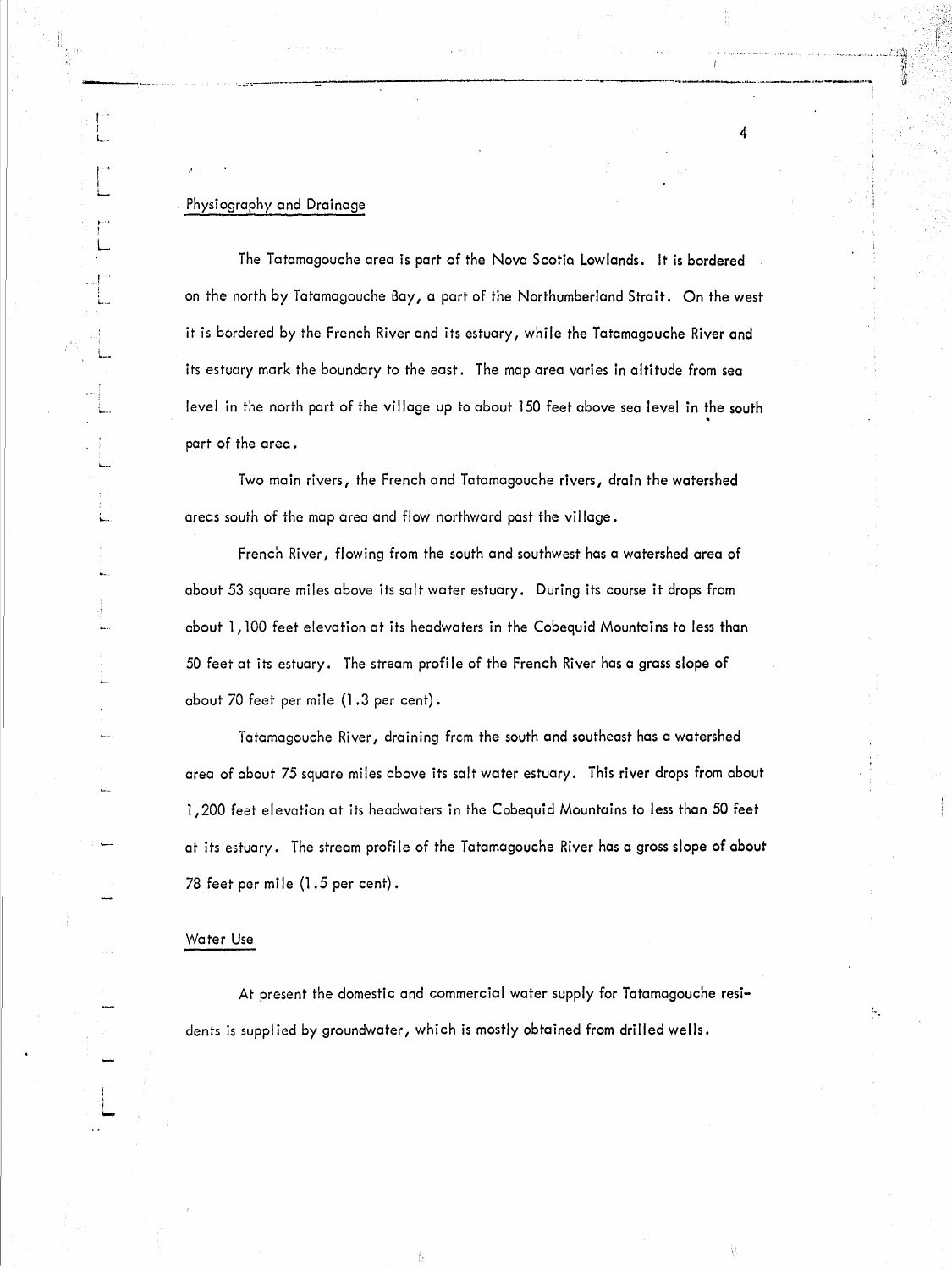Many residents using drilled wells complain about their water being turbid or "roily" during periods of heavy pumping. This problem was first investigated by E. J. Young (1951) who found that the turbidity was caused from agitation of the soft argilloceous sediments in which the wells were drilled. Young (1951) also found that the quality of water from drilled wells is variable; often the total dissolved solids and chloride contents were high.

5

.<br>.<br>. "

Estimated water requirements to satisfy the domestic and commercial demands is approximately 60,000 imperial gallons per day (approximately 40 igpm\*). In addition a reservoir capacity of 100,000 imperial gallons is required to satisfy the recommendations of the Canadian Underwriters Association standard of Municipal Fire protection.

#### Previous Work

 $\cdot$   $\mid$   $\mid$   $\mid$ L

> {" . i

-<br>-<br>-<br>-

Several geologic reports and maps have been published which include the Tatamagouche area. The first workers were J. W. Dawson (1868), R. W. Ells (1885), and Hugh Fletcher (1890-91) who mapped the Carboniferous rocks along the Northumberland Strait. A. O. Hayes (1920) investigated the Malagash sale deposit and W. A. Bell (1924, 1940, 1944) did age determinations to map the sequence of Carboniferous rocks in Nova Scotia.

A complete soil survey was carried out in the area in 1948 by the Dominion of Agriculture.

igpm - imperial gallons per minute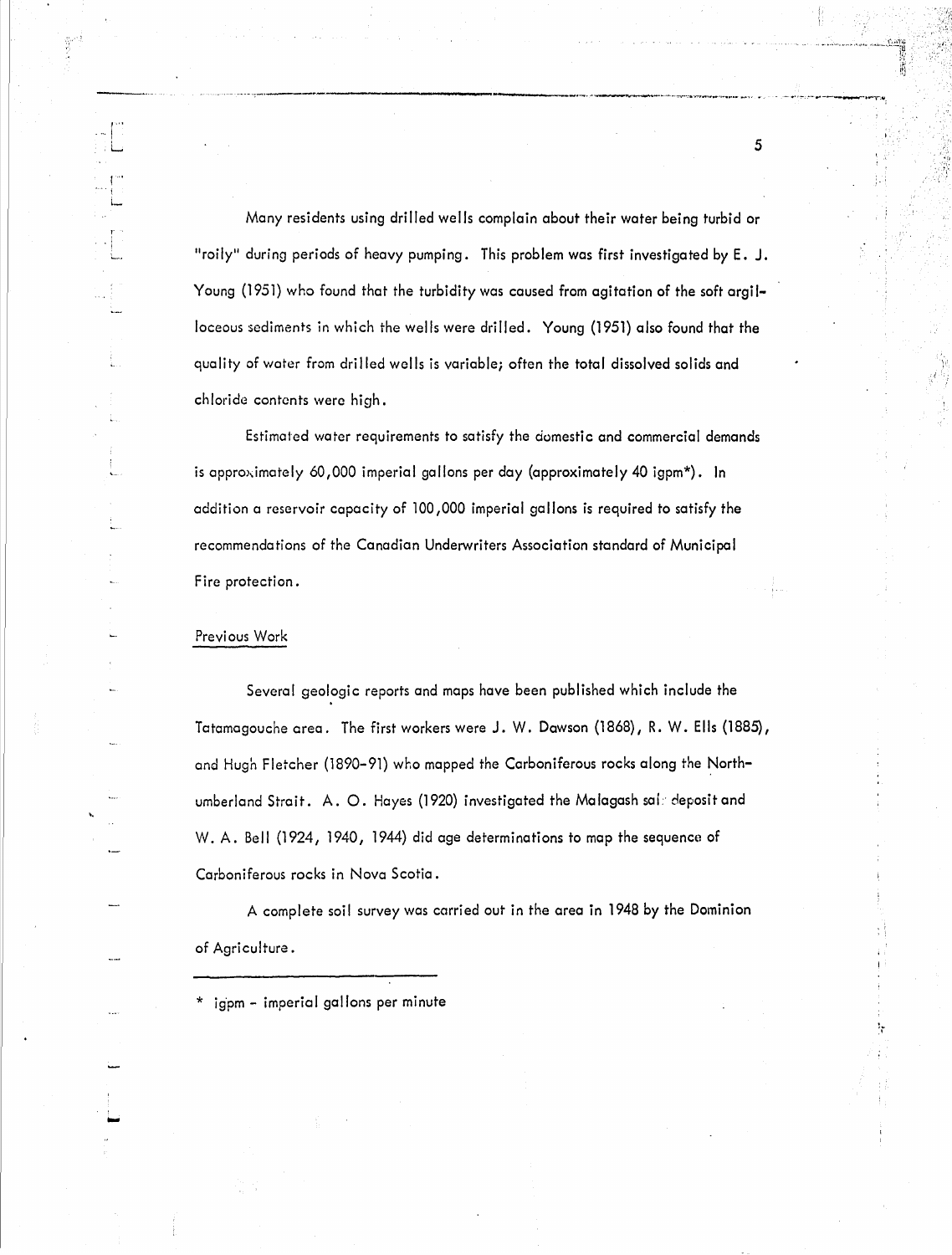E. J. Young (1951) published a report dealing with the geology and groundwater of the Tatamagouche area. This study was initiated because of complaints from residents of the water quality from drilled wells.

- -\_.--\_..-.---\_.....-------------------,---\_...-.....- ......\_,,------...;

A groundwater probability map of the Truro map sheet  $(1<sup>u</sup> = 4$  miles) west half was compiled in'1963 by L. V. Brandon. This map outlined the major hydrogeologic units in the area and indicates the probable quality and quantity of the groundwater yielded by wells drilled into the various water bearing rock units.

#### Acknowledgements

 $\cdot$  ( $\cdot$ i ......

> ,.,"-' i L

> > The Groundwater Section, Geology Division, Nova Scotia Department of Mines, would like to acknowledge the co-operation of the inhabitants of the area for supplying information on their own water supplies.

#### GEOLOGY

#### Introduction

Underlying the Tatamagouche area are rock types deposited during the Pennsylvanian age. In the map area mese rocks belong to the Pictou Group, and consist of sandstones and shales.

Surficial deposits of till are found in the area overlying the bedrock. These. deposits are in most areas of a limited thickness.

6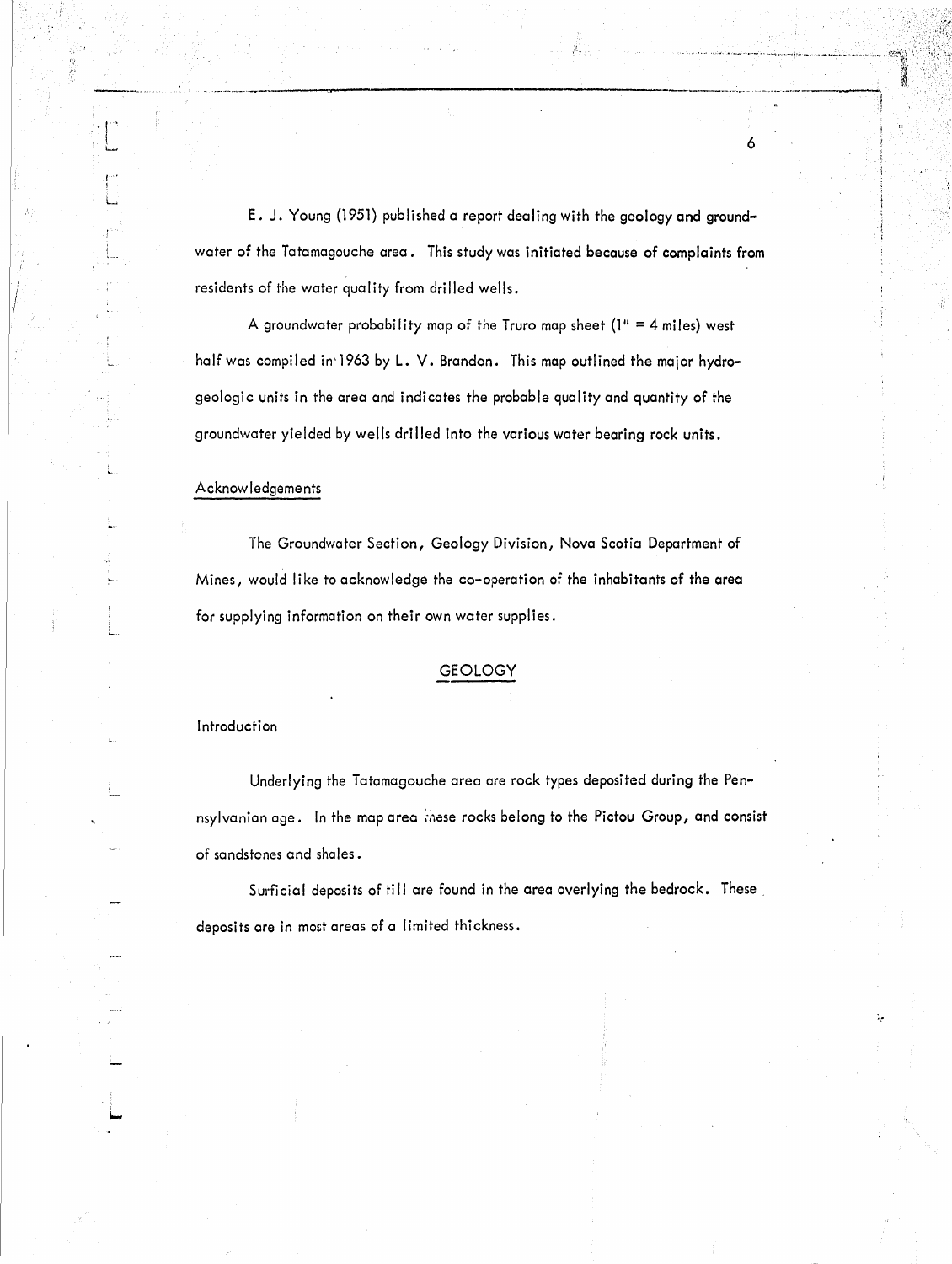#### Bedrock Deposits

The Pictou strata, consisting of sequences of sandstones with minor amounts of conglomerates, and shales underlie all of the map area. These strata are gently folded and form a broad open syncline trending eastward with the synclinal axis about one mile north of the village. This syncline plunges northeast under Northumberland Strait  $3^\mathsf{O}$  to 10 $^\mathsf{O}$ . South of Tatamagouche the Pictou strata strike east and dip approximately 10<sup>°</sup> north; while west of the village the strata strike southeast and dip approximately 8<sup>0</sup> northeast.

·\_ ...\_-----------

7

........\_.\_-----:-"'---"1

Faulting is apparently negligible in the Tatamagouche area. The only fault recorded in the literature is a small (displacement about six feet) one striking north and outcropping on the Tatamagouche River about 3 miles southeast of the vi lIage.

### Surficial Deposits

Mantling the' bedrock are deposits of glacial drift. Glacial drift includes **un**sorted till (unstratified drift) deposited during the Pleistocene Epoch (ice age), and washed material consisting of ice contact stratified drift deposited by glacial melt water. Till is composed of a mixture of clay, silt, sand and gravel. Esker, Kame and outwash are genetic terms applied to sand and gravel deposited by glacial melt water.

The material found in this area was probably deposited while the remains of the glacier still occupied the Carboniferous lowland area. The most common surficial material is in the form of a clay till which was derived from the underlying shales.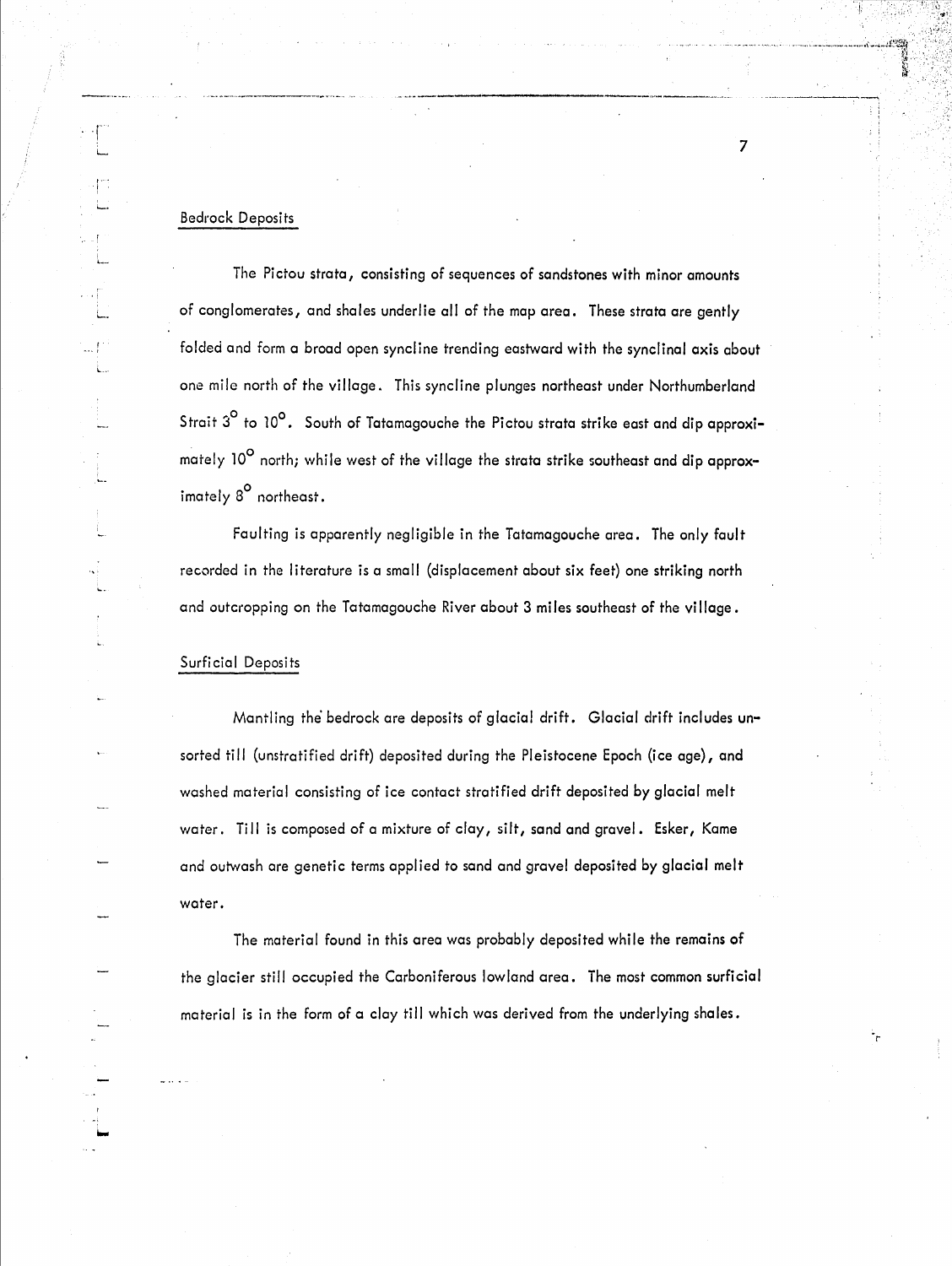Small 'areas of more granular till were found but this also has a high clay and silt content which make it unfavorable for the movement of water.

#### Recent Deposits

-,---------------,\_.~,\_ .

.'I''' L

> ! ~.

L.

I , ,-

, i ...

Since the disappearance of the glaciers, the Pleistocene deposits as well as the bedrock in some areas have been eroded to some extent. The presence of bottomland alluhium, which includes silt, clay, and sand, especially along the French River south of Tatamagouche, and the Tatamagouche River southeast of the village, indicates recent deposition which followed the initial erosion of the stream beds.

#### HYDROLOGY

#### Introduction

The shales and tills seldom yield more than a domestic water supply in one well. The sandstones in the area are capable of yielding slightly larger volumes of groundwater but are not considered good aquifers because of three main limitations: 1) their wide range of particle size; 2) their compactness; and 3) their limited thi ckness.

Of the surficial and recent deposits investigated none was favourable for the transmittance of groundwater in a larger volume than that required for a domestic supply. These materials were of a limited thickness and contained a large amount of silt and clay sized particles which retard the movement of groundwater.

8

\"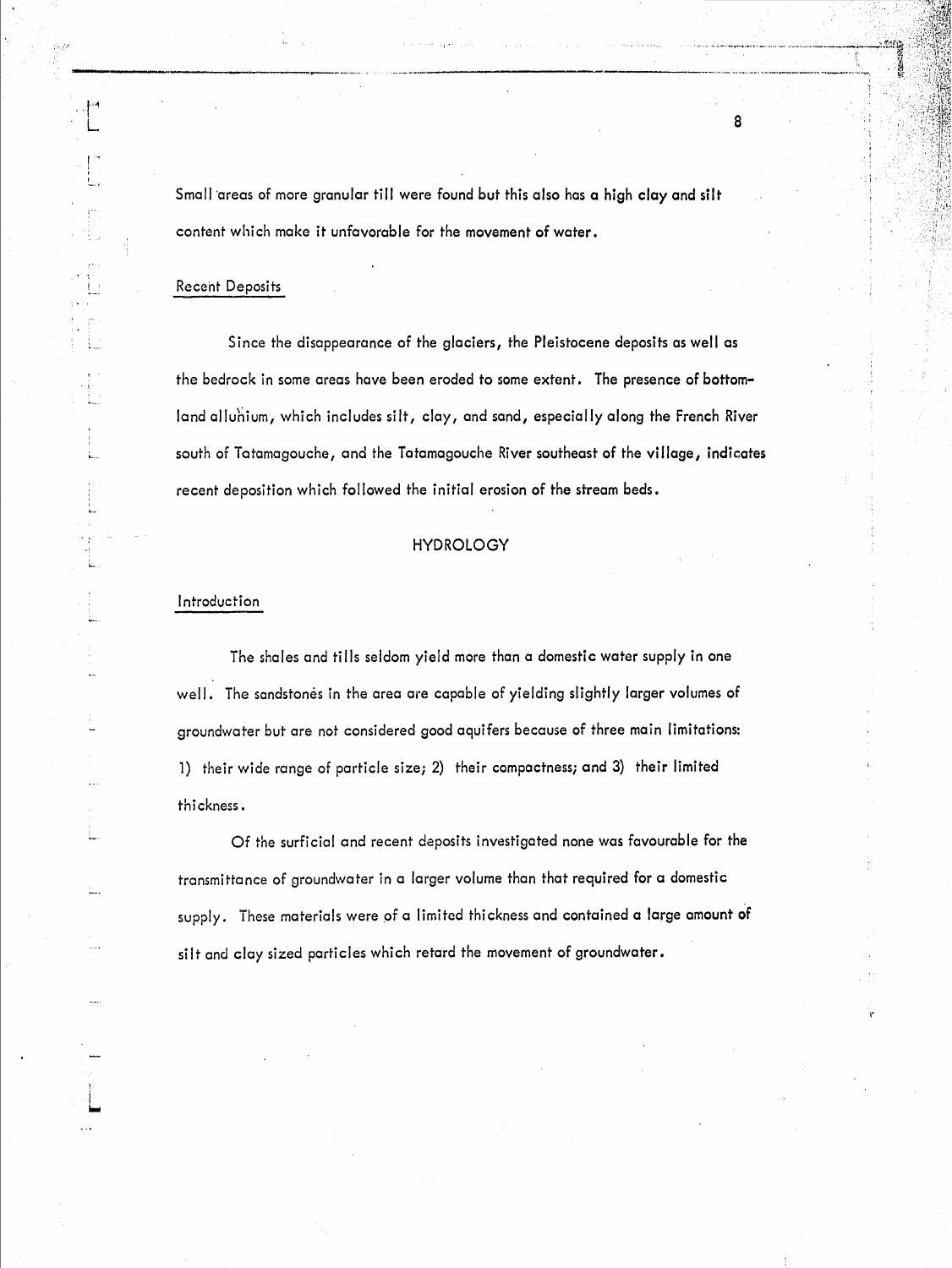# Pictou Aquifer

The Pictou sediments may be a very good aquifer in some areas. These types of sed $_{\rm{meatrix}}^{\rm{s}}$  may have a significant natural permeability while at the same time yield large volumes of water by a secondary permeability due to fractures, cracks, etc. However, the test drilling done for this investigation revealed that in the Tatamagouche area these rocks have a low combined natural and secondary permeability. In addition, several small pockets or lenses of salt deposits were encountered at various depths in the test holes. These deposits resulted in contamination, by solution of the highly soluble salt minerals, of the groundwater from the sandstone aquifers.

The logs of the three deep test holes drilled into the Pictou sediments are shown in figure 3. Bail tests were conducted on test holes 373 and 375 to determine the hydrologic characteristics of the sediments penetrated at these sites. During these bail tests both wells failed to yield over 2 igpm.

A four hour pump test was conducted on the municipal park well  $(W_1)$ , in Fig. 2) which is 4 inches in diameter and 148 feet deep. The pumping rate of 4 igpm resuited in 74 feet of drawdown (95 percent of the total available drawdown) at the end of the pump test. These data indicate a irunsmissibility of 34 igpd/ft, and a safe pumping rate of about 1.5 igpm (Fig. 4), although a pumping rate of 2 igpm would be sustained for short periods or pumping. However, it is recommended that a smaller and more uniform pumping rate be maintained in the well to prevent agitation of the soft argillaceous sediments. During the pump test it was found that when the pumping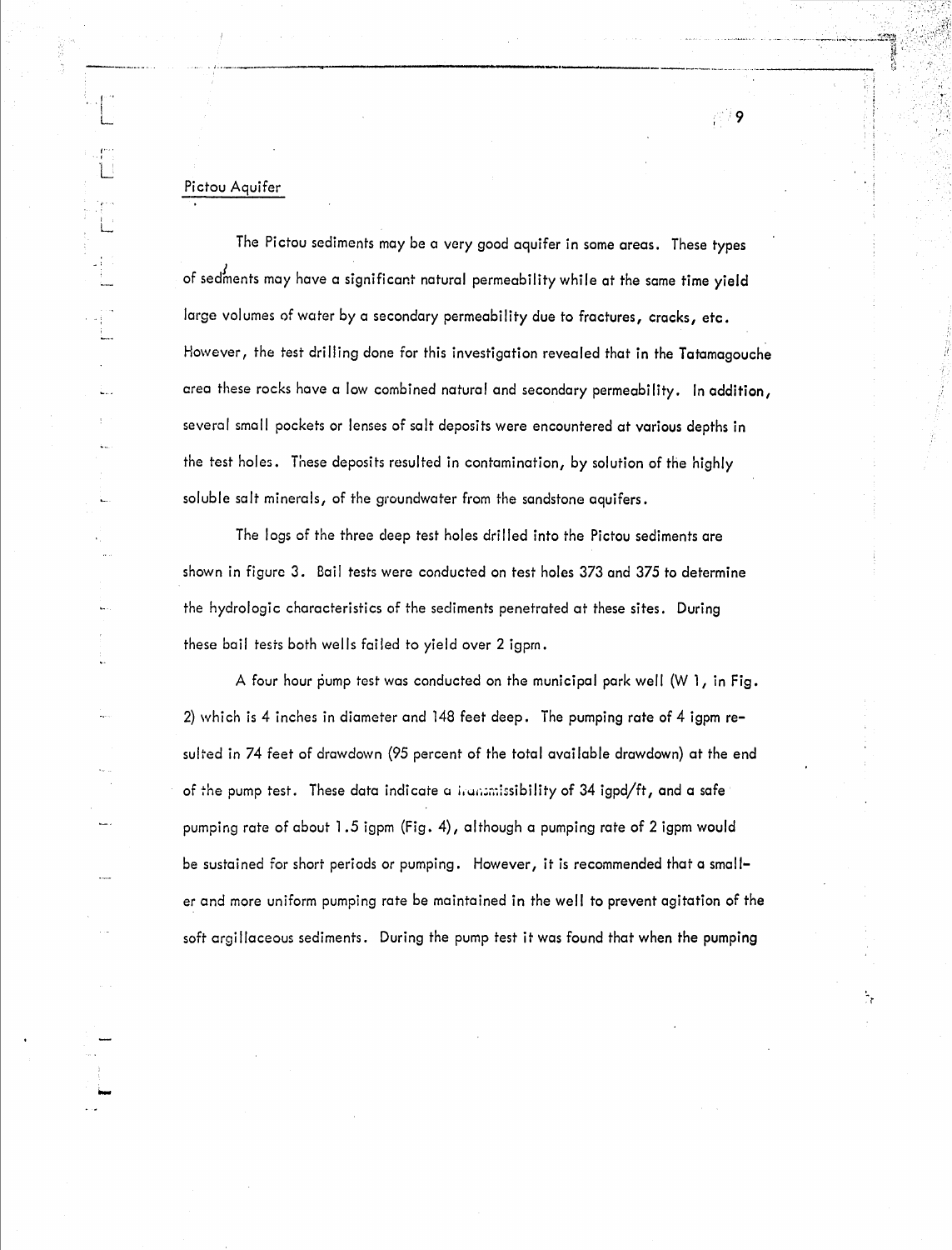level dropped below about 110 feet from the ground surface, a turbid and roily water resulted.

----., \_---------\_.\_------\_. --\_ \_. \_\_ \_... ...,..\_------

#### Surficial Aquifers

In most places surficial deposits of sands and gravels are very good aquifers. For example a screened well developed in a gravel aquifer, near Truro, with a saturated thickness of about 20 feet, is capable of yielding over 200 igpm.

The surficial deposits found in the Tatamagouche area were all classed as clay till and are not a good water bearing material. About 50 feet of clay till was penetrated in test hole 373 before bedrock was reached. However, this material is too fine to allow movement of water in quantities large enough to be of any economic importance.

#### Recent Aquifers

In many areas the Recent deposits of sands and gravels provide a very good source of groundwater. Commonly these deposits are hydraulically connected to the stream which is usually adjacent to and paralleling the Recent aquifer.

Test drilling, with a power auger, in the Recent deposits along the French and Tatamagouche Rivers revealed that these deposits are unfavorable for transmitting significant quantities of groundwater. The thickness of these deposits is about twelve feet and they consist mostly of sand, silt and clay.

 $\ddot{ }$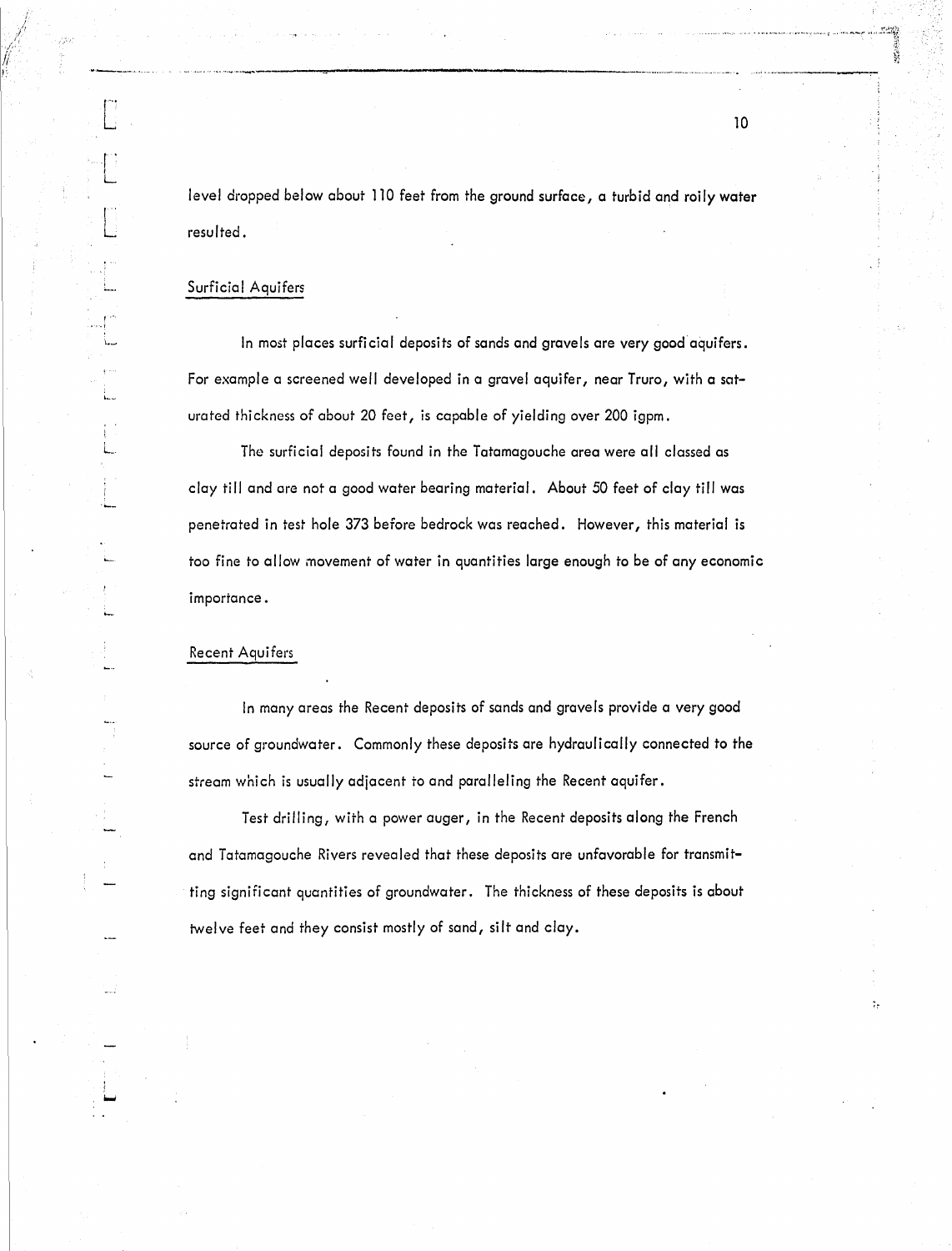#### WATER QUALITY

·11

医皮肤

/, .......\_\_ --i~ ---

#### Surface Water

I, I'

 $\cdot$  i I  $\cdot$   $\}$  .

> A surface water supply is avai lable from the French River watershed. However, this water will require filtration and chlorination before it is used as a domestic supply. Preliminary results of a water sampling program on this river by W. N. Horner and Associates indicate a good quality water with respect to dissolved mineral content. The sampling has, however, indicated the presence of larger amounts of suspended material (resulting in color and turbidity) and coliform bacteria than is recommended by drinking water standards. Treatment of the water therefore, may be confined to filtration (possibly with coagulation and sedimentation) and sterilization.

#### Groundwater

Complete chemical analyses of samples from test holes 373 and 375 indicate a poor quality water (see table 1 and 2). Both samples contained large amounts of calcium, sodium, sulphates, chlorides, hardness, and turbidity. The concentrations of sulphates, chlorides and turbidity are all greater than the suggested upper limits set by the U. S. Drinking water Standards (1962). Chemical analysis (see Table 3) of the sample from the municipal park well (W. 1) indicated that only iron and suspended material (resulting in turbidity) were present in amounts greater than those set by the U.S. Drinking Water Standards.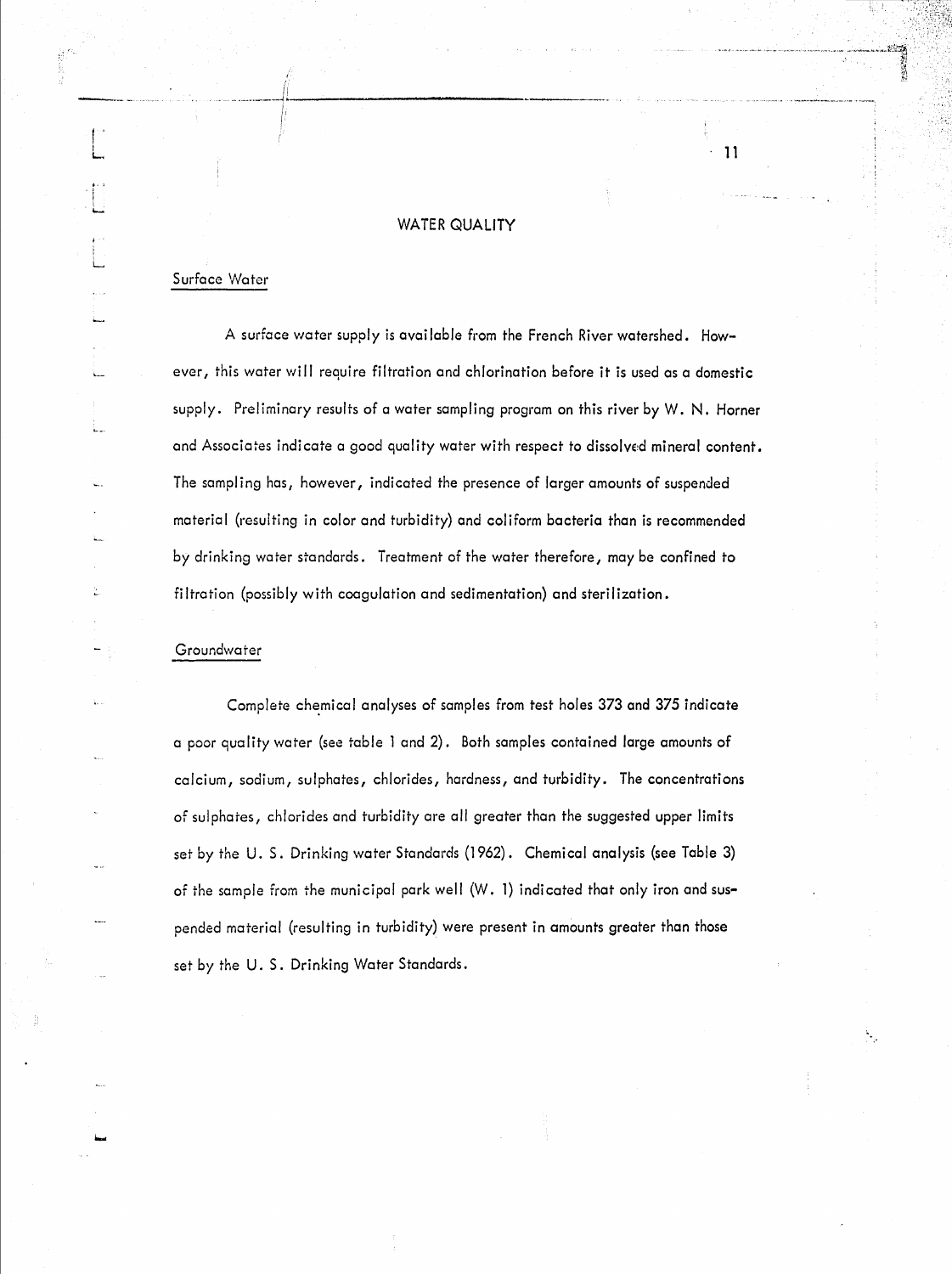**Superintendient** 

samples were collected). However, when the pumping rate is increased from these Table 4 lists the results of chemical analyses done on samples collected from wells a turbid and roily water results. other wells within the village of Tatamagouche. All well owners indicated that the quality is satisfactory where pumping is uniform and light (this was the case when the

12

h.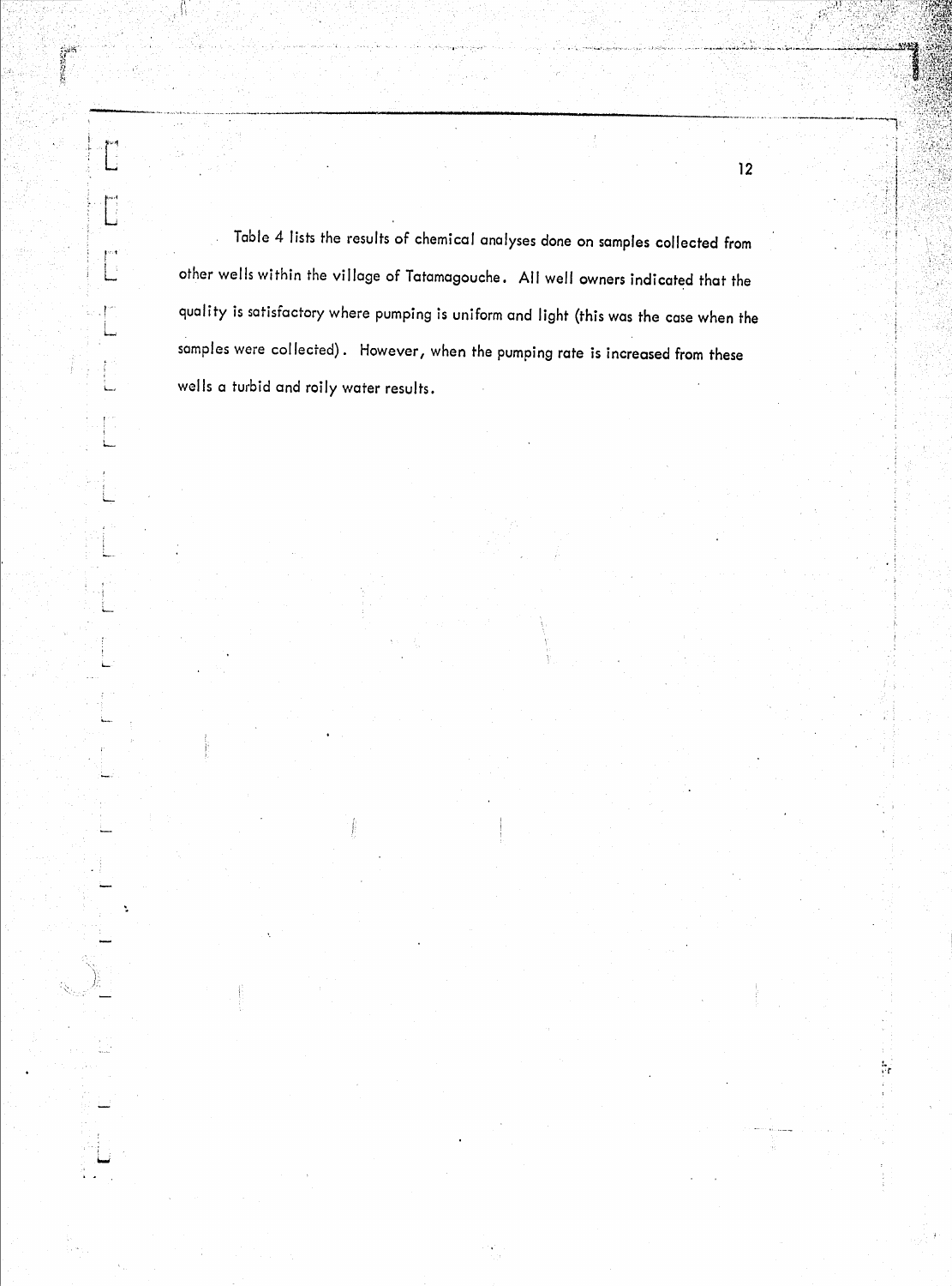# RECOMMENDATIONS AND CONCLUSIONS

13

1. From the results of test drilling and pumping tests it appears that the water bearing strata in the Tatamagouche area will not yield large enough volumes to wells to be of economic significance as a central water supply for the village.

2. Chemical analyses of samples from wells and the test holes indicate the presence of sodium chloride, color and turbidity in the form of colloidal clay material in large enough quantities to make the water unsuitable for a domestic water supply.

3. It is recommended that the French River watershed be used as a central water supply source for the village of Tatamagouche. By using a mean volume of flow per unit area of 5.0 acre-ft. per day per square mile of watershed area (for 1967 in the Salmon River watershed this value was 5.62 acre-ft/ day/ square mile) the mean daily flow of the French River, at a point just above the estuary, would be about 265 acre-ft. per day. This daily flow is equivalent to 72 million gallons.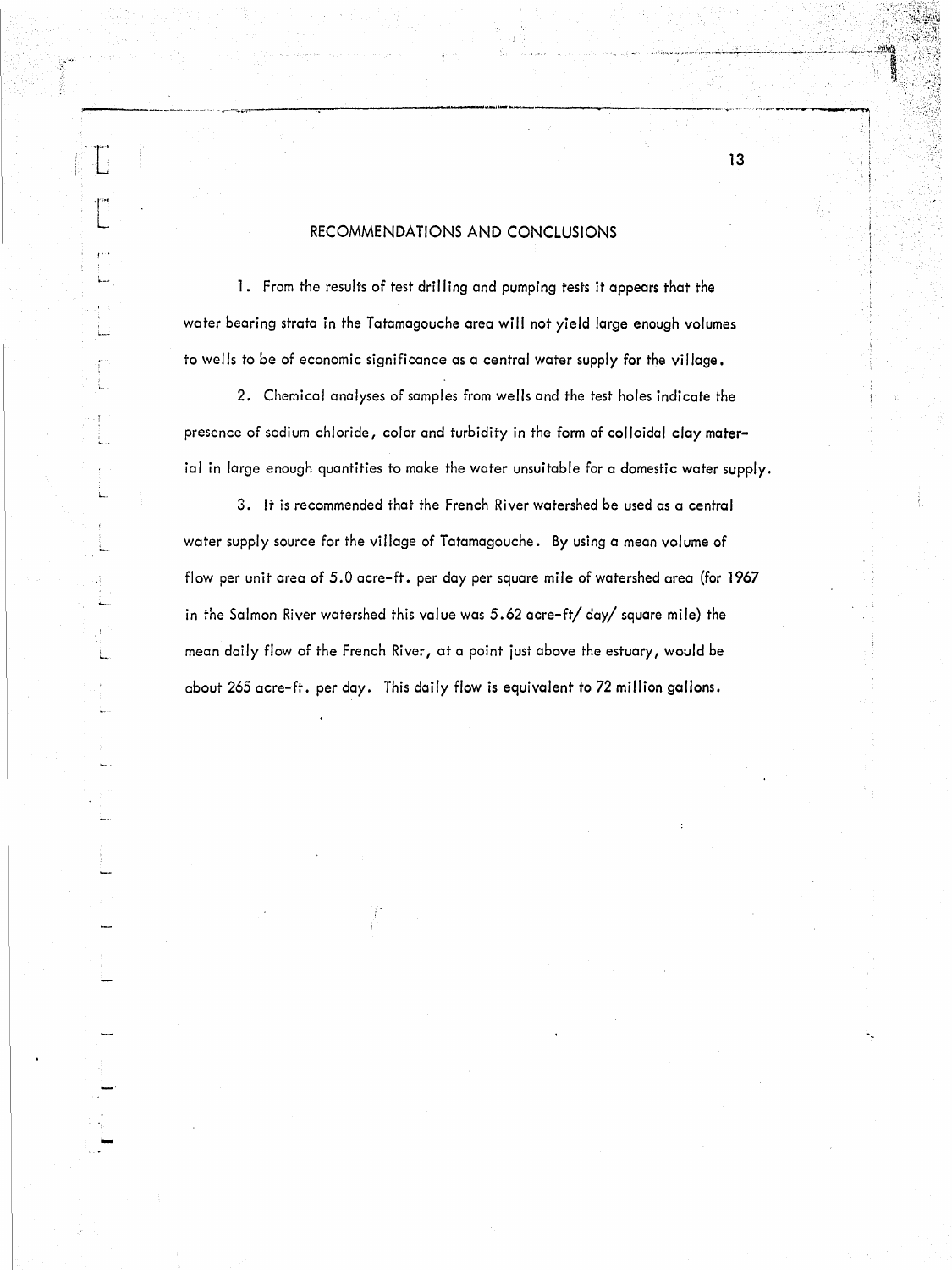#### REFERENCES CITED

.---\_--.:......;.,;....;.--.:.\_-..;.,-------------\_.\_---------« ....\_-\_.\_.\_\_...:---,

14

1. Atlantic Development Board (April 1967): Nova Scotia Water Resources Study; prepared by the Groundwater Section, Nova Scoria Department of Mines.

2. Brandon, L. V. (1963): Groundwater Probability Truro (west half) Nova Scotia; Geological Survey of Canada, Map 1160 A.

- 3 . Hennigar, T. W. (1968) Groundwater Survey Brookfield Area; Colchester County, Nova Scotia; Nova Scotia Department of Mines, unpublished report.
- 4. Hennigar, T. W. (1968) Hydrogeology of the Salmon River and Adjacent Watersheds, Colchester County, Nova Scotia Department of Mines, unpublished thesis.
- 5. Wicklund, R. E. and Smith, C. R. (1948): Soil Survey of Colchester County; Report No. 3, Nova Scotia Survey.

6. Young, Edward J. (1951):

"--" L

おい !!!

i ......

A Groundwater Problem in the North Shore Area, Nova Scotia; Nova Scotia Department of Mines, Annual Report, Part II.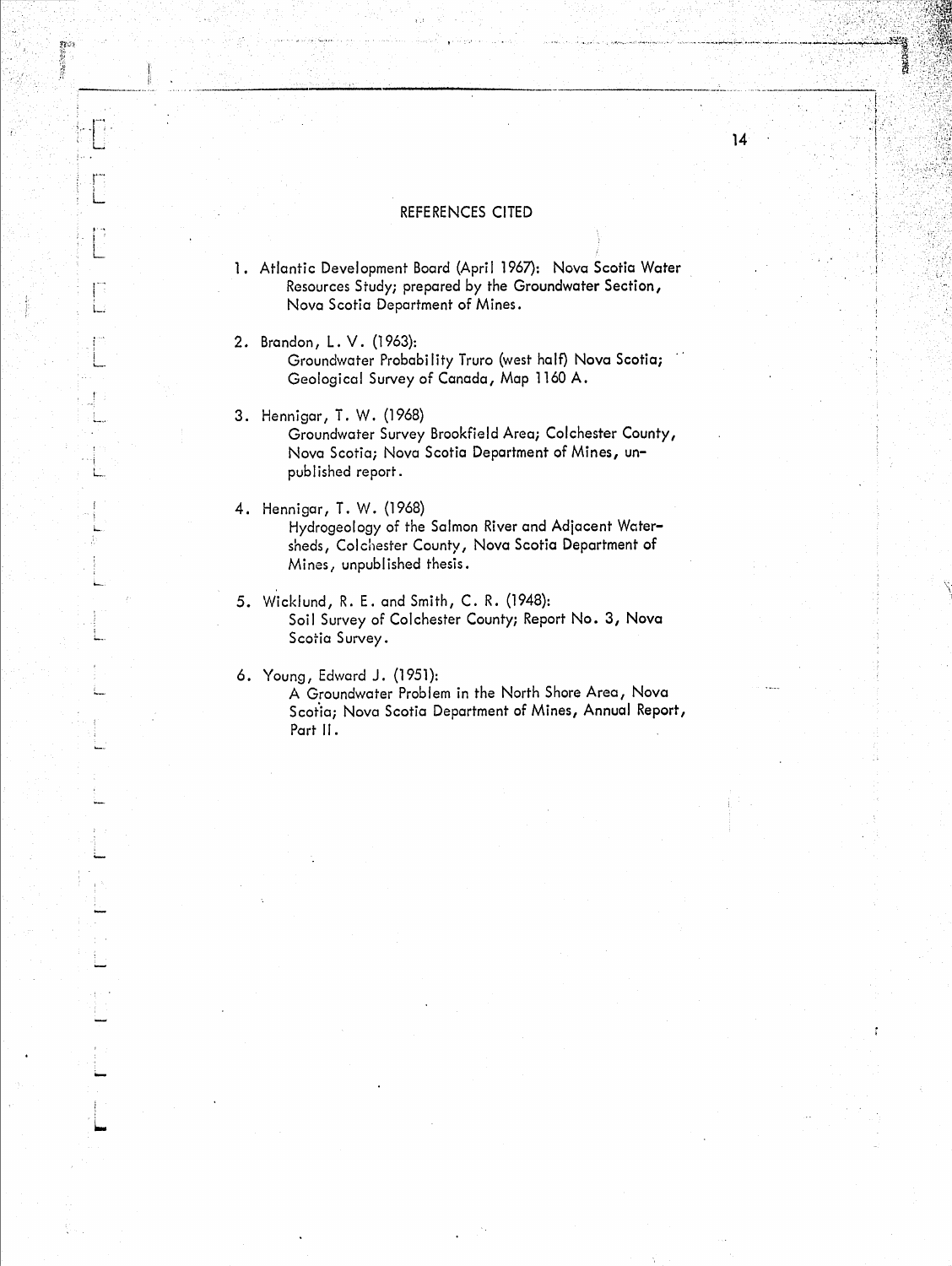

FIGURE  $1<sub>1</sub>$ Location map.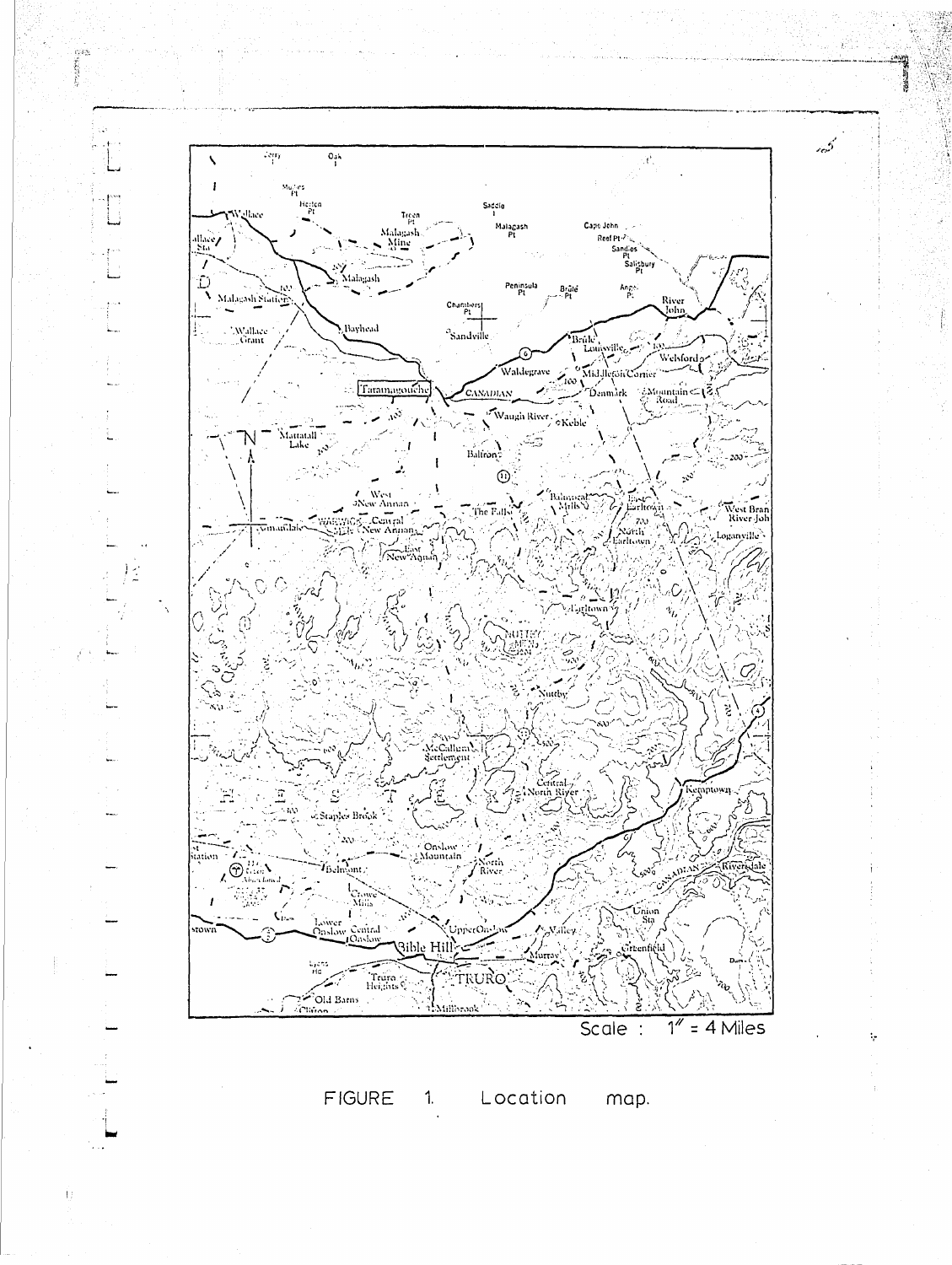

FIGURE Well locations  $\overline{2}$ in Tatamagouche area

 $\bar{r}$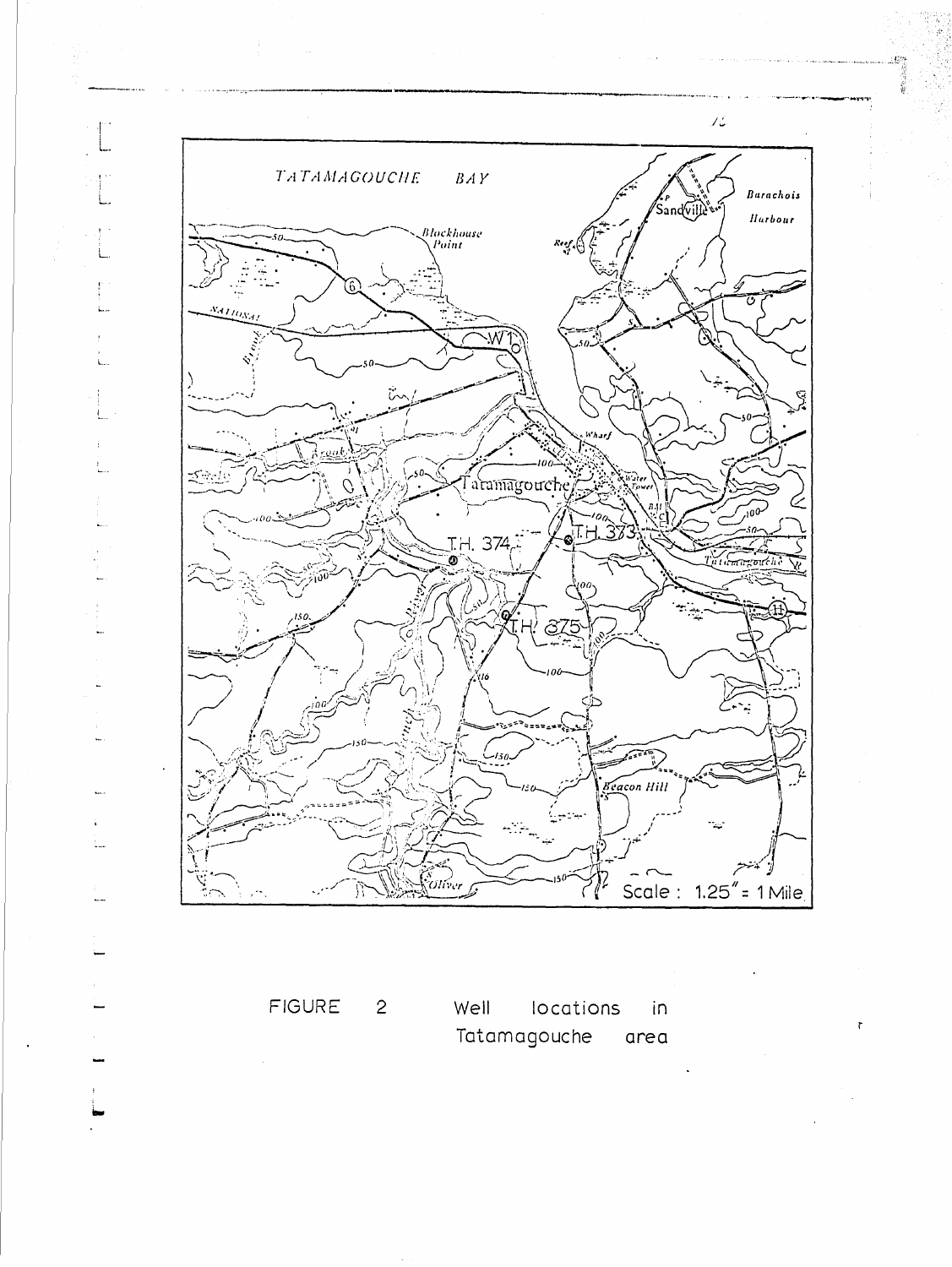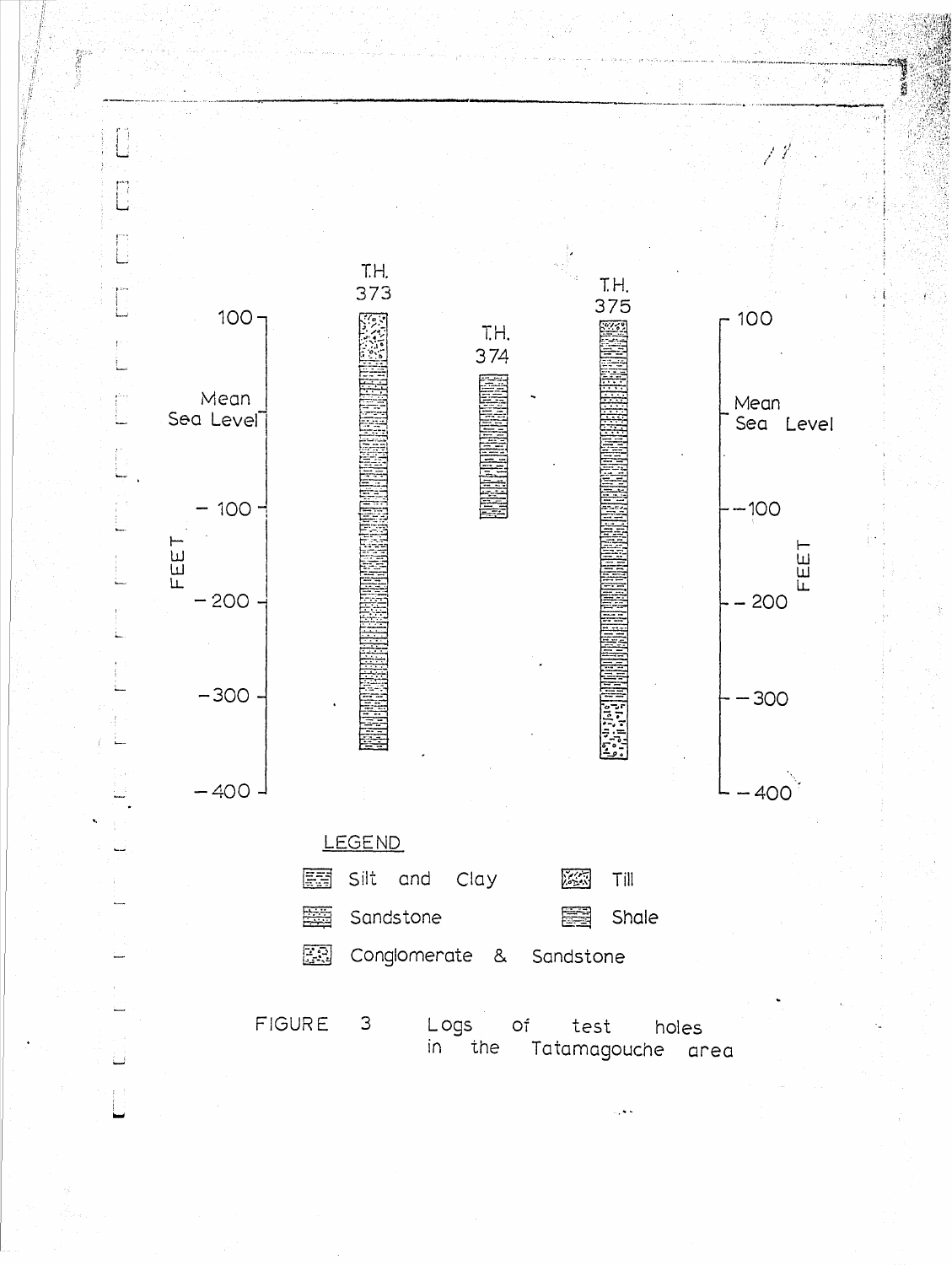

 $\label{eq:1} \begin{minipage}{0.9\textwidth} \begin{minipage}{0.9\textwidth} \centering \begin{minipage}{0.9\textwidth} \centering \end{minipage} \begin{minipage}{0.9\textwidth} \centering \begin{minipage}{0.9\textwidth} \centering \end{minipage} \begin{minipage}{0.9\textwidth} \centering \end{minipage} \begin{minipage}{0.9\textwidth} \centering \end{minipage} \begin{minipage}{0.9\textwidth} \centering \end{minipage} \begin{minipage}{0.9\textwidth} \centering \end{minipage} \begin{minipage}{0.9\textwidth} \centering \end{min$ 

 $\Delta \sim 100$  km s  $^{-1}$ 

an an

 $\sum_{i=1}^{n}$ 

Ý,  $\iota\lrcorner$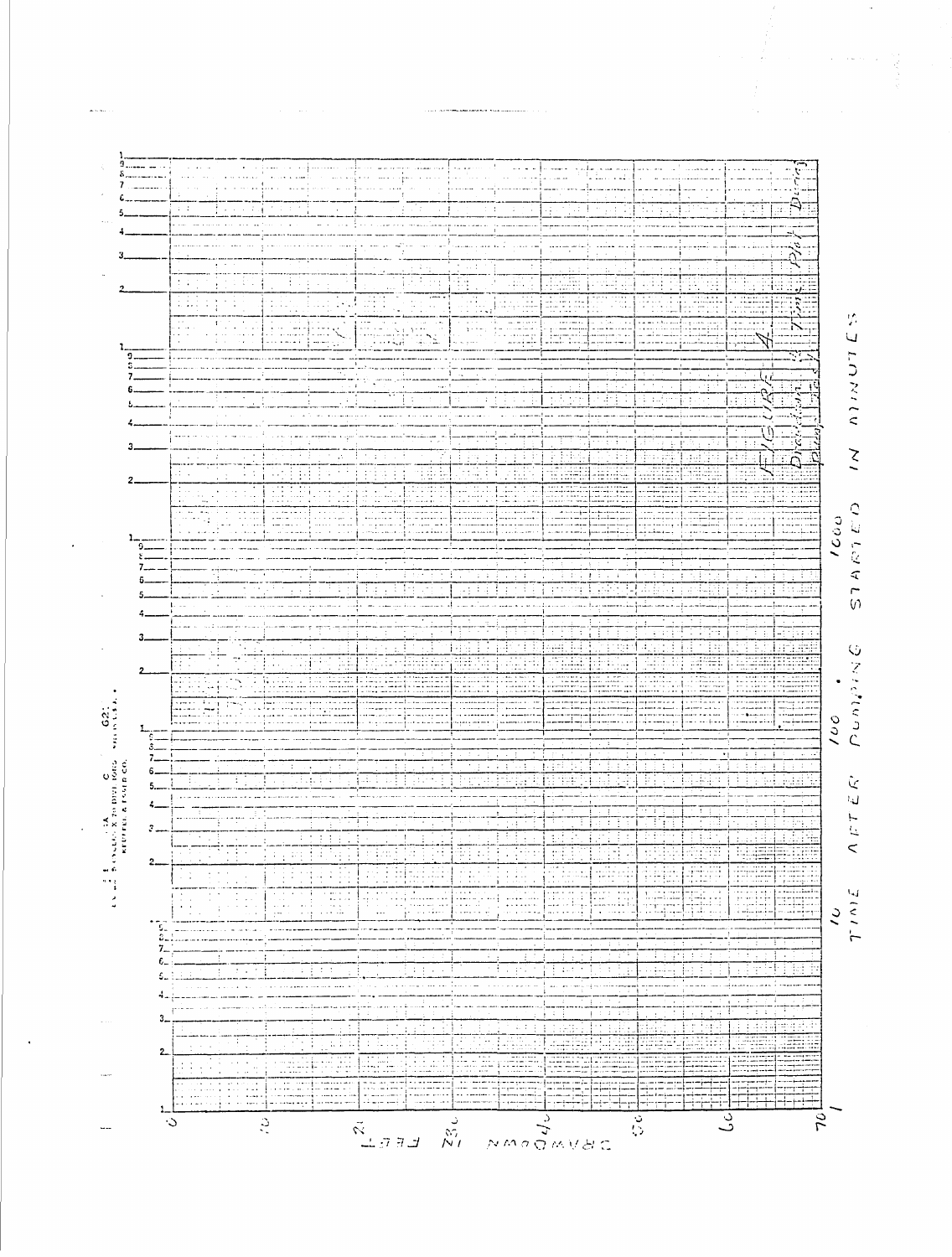|                    |                                                | NOVA SCOTIA WATER AUTHORITY |               |
|--------------------|------------------------------------------------|-----------------------------|---------------|
|                    |                                                | CHEMICAL ANALYSIS OF WATER  |               |
|                    | TABLE 1                                        |                             |               |
| LOCATION:          | Tatamagouche                                   | DATE SAMPLED!               | 6/5/68        |
|                    | TH #373                                        | DATE RECEIVED!              | 10/5/68       |
| INTIFICATION MARK: | Drilled Well                                   | SAMPLED BY!                 | T.W. Hennigar |
| AUBMITTED BY:      | T. W. Hennigar                                 |                             |               |
| $21 \leq 21$       | 70<br>$\subset$<br>$S \in \mathbb{R}$<br>$J^-$ |                             |               |

|                 | ppm         | epm   |                                                          |       |
|-----------------|-------------|-------|----------------------------------------------------------|-------|
| Calcium         | 50.5        | 2.52  | Alkalinities                                             |       |
| Megnesium       | 7.3         | 0.60  | $-Phenolphthalcin$ as $CaCO3$<br>-Methyl Orange as CaCO3 | 150   |
| Sodium          | 244.6       | 10.64 | Hardness (Total as CaCO3)                                | 156.3 |
| i Iron Total    | 0.12        | 0.006 | Loss on Ignition (1 hr. @500°C)                          |       |
| Manganese Total | $\mathbf T$ |       | <b>Total Dissolved Solids</b>                            |       |
| Sulphate        | 270         | 5.62  | Suspended Matter                                         |       |
| <b>Chloride</b> | 405.3       | 11.43 | Specific Conductance                                     | 194   |
| <b>Nitrate</b>  | T           |       | (mhos. $\times$ 10- <sup>5</sup> )<br>pH Value           | 7.5   |
|                 |             |       | Color                                                    | 40    |
|                 |             |       | Turbidity                                                | 28    |
|                 |             |       |                                                          |       |

#### **REMARKS:**

 $\mathbb{R}$ ATE:

 $\frac{1}{2}$ 

YOTAL HARDNESS + DETERMINED BY EDTA TITRATION.

 $\pi$  -  $T$  denotes thace amount (LESS than 0.01 p.p.m). Le - T DENOTES TRACE AMOUNT (LESS THAN 0.01 P.P.M). No - DETERMINED BY FLAME PHOTOMETER.

May 16, 1968

burn ANALYSED BOT  $42401/1$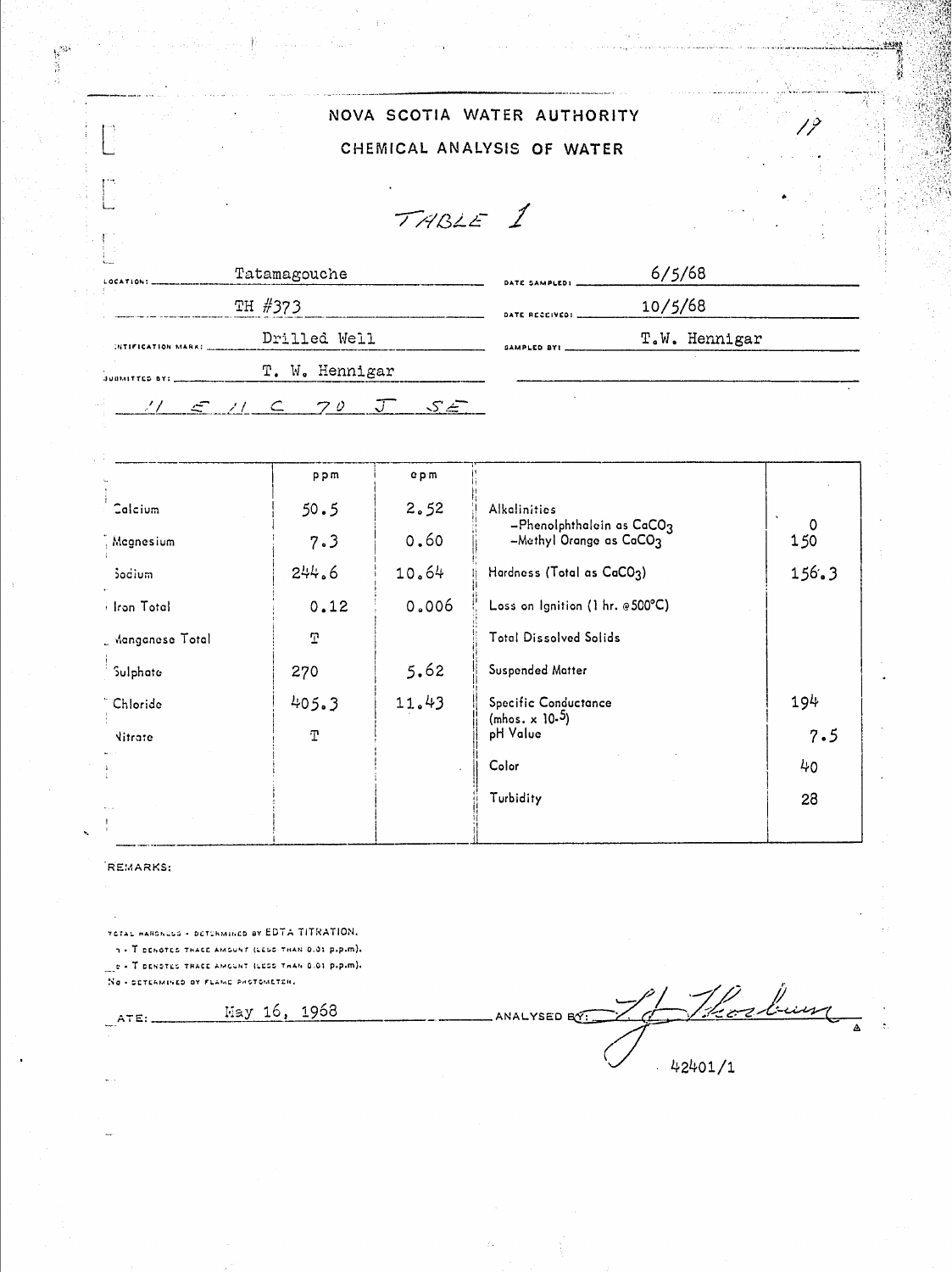|                 |                                 | $\Delta\phi$ and $\Delta\phi$ and $\Delta\phi$ and $\Delta\phi$<br>and the company's | a sa mga bayang pangalang |             |                                          |
|-----------------|---------------------------------|--------------------------------------------------------------------------------------|---------------------------|-------------|------------------------------------------|
|                 |                                 | NOVA SCOTIA WATER AUTHORITY                                                          |                           |             | $\mathbb{R}^2$                           |
|                 |                                 | CHEMICAL ANALYSIS OF WATER<br>TABLE 2                                                |                           |             | Doph of allmed<br>RECTIVES!<br>Jär 12 KM |
| LOCATION!       | 11-E-11-C-51-O-Center           |                                                                                      | DATE SAMPLEDI             | 31/5/68     | 100 100 1                                |
|                 | Tatamagouche T.H. 375           |                                                                                      | DATE RECEIVED:            | 7/6/68      |                                          |
| JUBMITTED BY: _ | <b>Sample #2</b><br>T. Honnigar |                                                                                      | SAMPLED BY:               | T. Hennigar |                                          |

# Depth 460' after 4 hrs. bailing

|                   | ppm   | opm   |                                                     |         |
|-------------------|-------|-------|-----------------------------------------------------|---------|
| <b>Calcium</b>    | 70.5  | 3.52  | Alkalinities<br>$-P$ henolphthalein as $CaCO3$      | 4       |
| Magnesium         | 8,6   | 0.71  | -Methyl Orange as CaCO3                             | 90      |
| Sodium            | 890   | 38.7  | Hardness (Total as CaCO3)                           | 211.6   |
| I fron Total      | 0.05  | 0.003 | Loss on Ignition (1 hr. e500°C)                     |         |
| Manganese Total – | 0.3   | 0.022 | <b>Total Dissolved Solids</b>                       |         |
| Sulphate          | 275   | 5.73  | <b>Suspended Matter</b>                             | 840 ppm |
| Chloride          | 829.8 | 23.41 | Specific Conductance<br>(mhos. x 10- <sup>5</sup> ) | 375     |
| Nitrate           | Trace |       | pH Value                                            | 8.0     |
|                   |       |       | Color                                               |         |
|                   |       |       | Turbidity                                           | 30      |
| $\mathbf{I}$      |       |       |                                                     |         |

# REMARKS:

 $\perp$  (ATE).

TOTAL HARDNESS - DETERMINED BY EDTA TITRATION.  $n$  -  $T$  benotes trace amount (less than 0.01 p.p.m). ... e . T DENOTES TRACE AMOUNT ILESS THAN 0.01 P.C.M).

NO - DETERMINED BY FLAME PHOTOMETER.

July 10th, 1968

 $\overline{\mathscr{S}}$ شعريش بعيد ANALYSED BY:

42645/2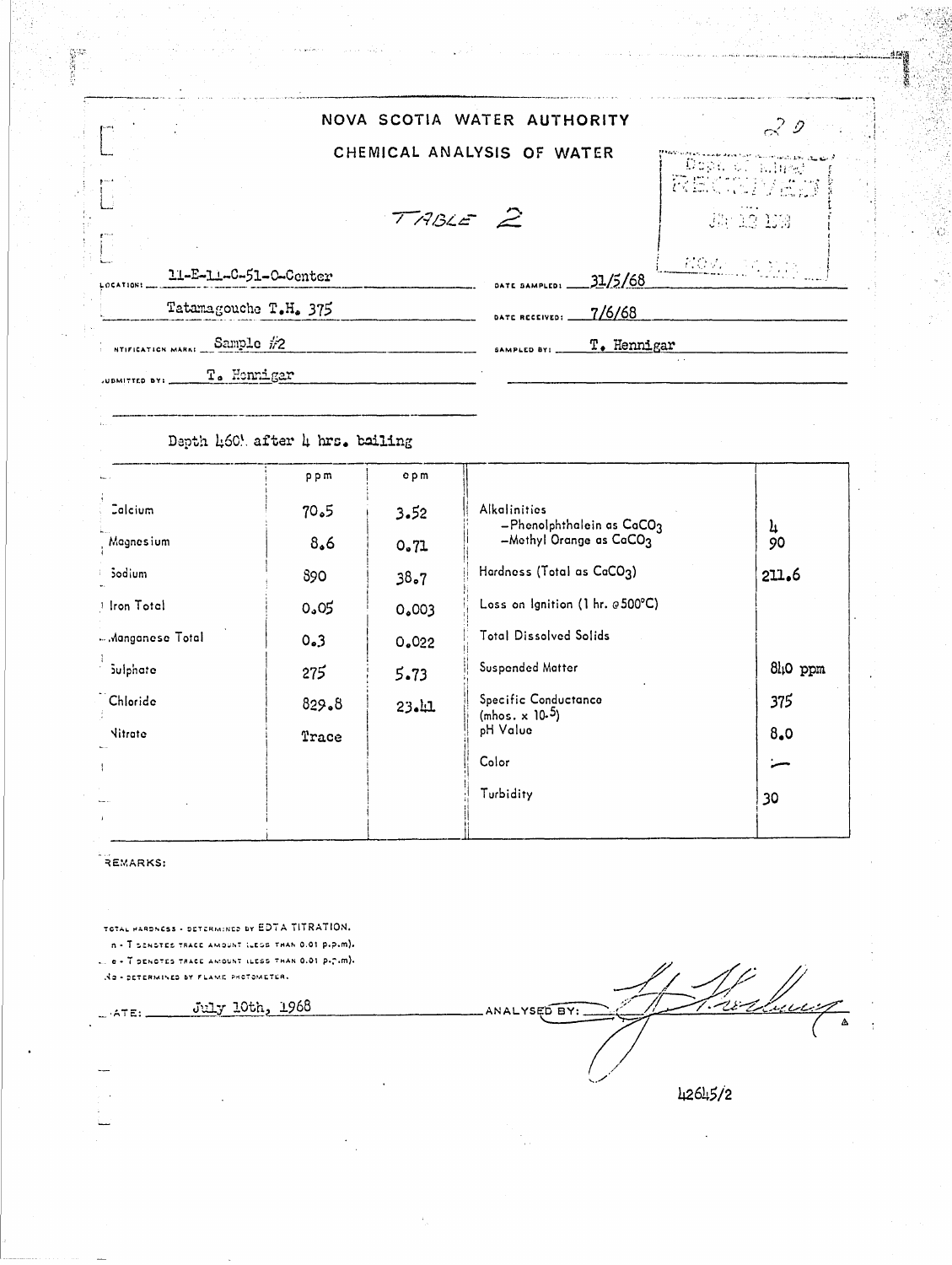|                            |  | NOVA SCOTIA WATER AUTHORITY |
|----------------------------|--|-----------------------------|
| CHEMICAL ANALYSIS OF WATER |  |                             |

TABLE 3

| $11 - E - 11 - C - 94 - C - N_e$ <sup>E</sup> . | $5/6/68 - 8:30 A.M.$<br>$DATE$ SAMPLED: $\frac{1}{2}$ $\frac{1}{2}$ $\frac{1}{2}$ $\frac{1}{2}$ $\frac{1}{2}$ $\frac{1}{2}$ $\frac{1}{2}$ $\frac{1}{2}$ $\frac{1}{2}$ $\frac{1}{2}$ $\frac{1}{2}$ $\frac{1}{2}$ $\frac{1}{2}$ $\frac{1}{2}$ $\frac{1}{2}$ $\frac{1}{2}$ $\frac{1}{2}$ $\frac{1}{2}$ $\frac{1}{2}$ $\frac{1}{2}$ $\frac{1}{2$ | <b>START SERVICE</b> |
|-------------------------------------------------|----------------------------------------------------------------------------------------------------------------------------------------------------------------------------------------------------------------------------------------------------------------------------------------------------------------------------------------------|----------------------|
| Tatamagouche Mun. Park                          | DATE RECEIVED: $\frac{7/6/68}{\sqrt{1}}$                                                                                                                                                                                                                                                                                                     |                      |
| Sample #1                                       | T. Hennigar<br>SAMPLED BY: ___________________                                                                                                                                                                                                                                                                                               |                      |
| SUBMITTED BY: To Hermigar                       |                                                                                                                                                                                                                                                                                                                                              |                      |

# Drilled well  $143'$  deep

|                   | ppm   | epm   |                                                          |           |
|-------------------|-------|-------|----------------------------------------------------------|-----------|
| Calcium           | 8.8   | 0.11  | Alkalinities                                             |           |
| Magnesium         | 1.6   | 0.13  | -Phenolphthalein as CaCO3<br>$-Methyl$ Orange as $CaCO3$ | 10<br>212 |
| iodium            | 7.7   | 0.33  | Hardness (Total as CaCO3)                                | 28.5      |
| Iron Total        | 0.60  | 0.032 | Loss on Ignition (1 hr. @500°C)                          |           |
| L Aanganese Total | Trace |       | <b>Total Dissolved Solids</b>                            |           |
| Sulphate          | 23    | 0.43  | <b>Suspended Matter</b>                                  | 1690 ppm  |
| Chloride          | 13.3  | 0.38  | Specific Conductance                                     | 55        |
| <b>Nitrate</b>    | Trace |       | (mhos. x 10- <sup>5</sup> )<br>pH Value                  | 8.3       |
| المسة<br>ŧ.       |       |       | Color                                                    | N.A.      |
| $\cdots$          |       |       | Turbidity                                                | 230       |
|                   |       |       |                                                          |           |

#### REMARKS:

TOTAL HARDNESS + DETERMINED BY EDTA TITRATION. h - T SCHOTES TRACE AMOUNT (LESS THAN 0.01 p.p.m).  $\ldots$ 2 - T DENOTES THACE AMOUNT (LESS THAN 0.01 P.p.m). No - DETERMINED BY FLAME PHOTOMETER.

ATE: July 10th, 1968

11 Mars ANALYSED BY:

 $\sim$  )

 $\sim 100$ ٠ĸ

42645/1